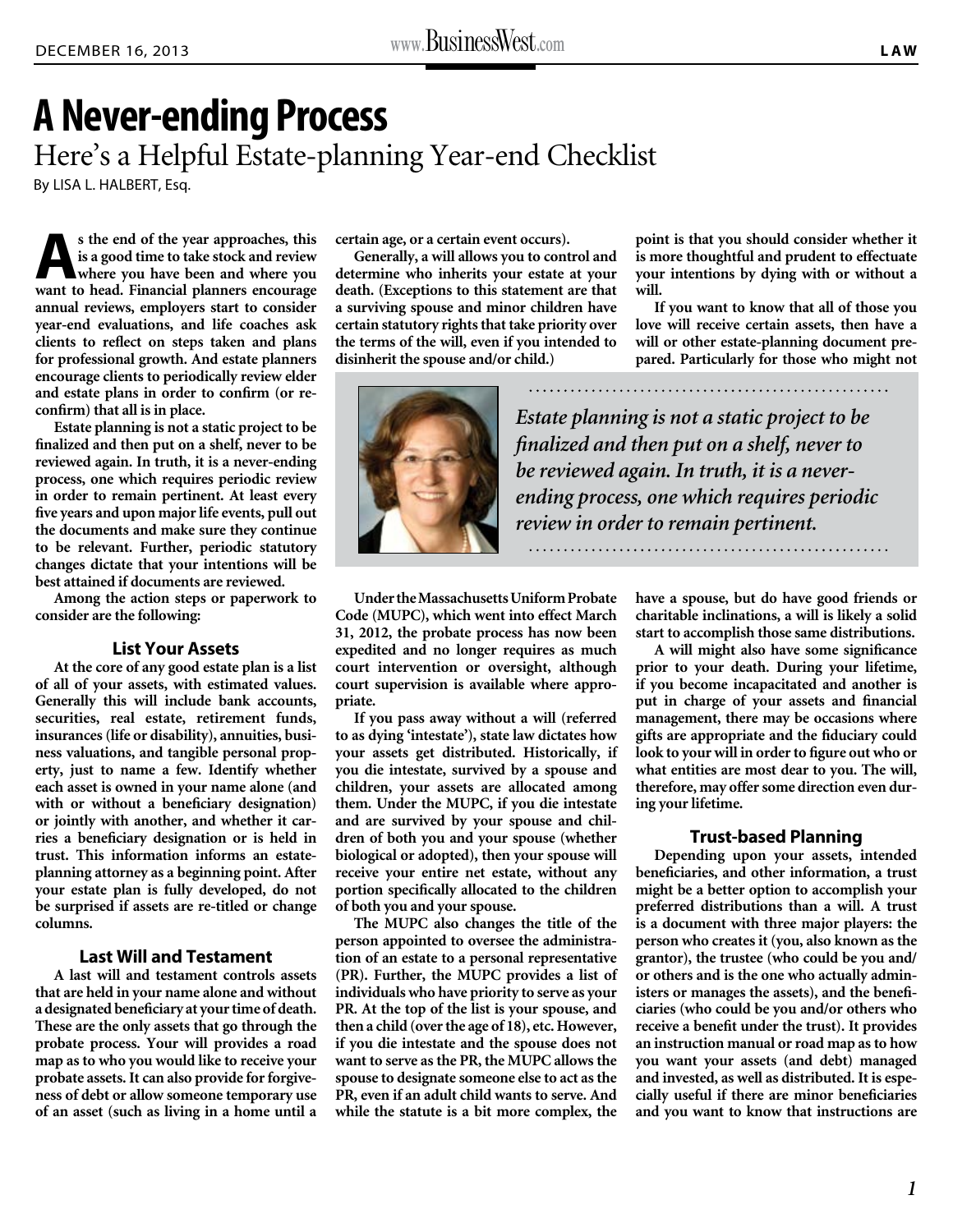**followed long-term, or where another needs some long-term financial assistance or management (such as a special or supplementaryneeds trust).**

## **Beneficiary Designations**

**Confirm that beneficiary designations on your various accounts remain current and in line with your overall estate plan. Types of assets that frequently carry opportunities for beneficiary designations include insurance, annuity, retirement accounts, and/or some brokerage accounts (accounts that hold securities and other investments). Beneficiary designations (other than to your estate) completely avoid the asset going through probate, and there may be some income-tax advantages to naming a beneficiary directly, rather than your estate or trust.**

**Keep in mind that the individuals or entities named on the beneficiary designation are the recipients to whom the assets will be paid. If your estate plan is premised on having assets go through your probate estate, and therefore directed to be distributed through your will, but the beneficiary designation is not changed to be consistent with that approach, your plan will be defeated.** 

**An estate plan, once completed, may use a blend of assets that are directed to specific beneficiaries via designation, as well as assets that go through probate or a trust. Retirement assets may have a better incometax benefit if directed to specific individuals or charities (especially if you are looking to save an income-tax bite to the estate), while life insurances might be more appropriate to go through probate. Each client situation is different.** 

**If you are divorced and intend for your ex-spouse to receive assets via a beneficiary designation that has not been changed since the divorce, revisit the designation. Under the MUPC, divorce effectively revokes certain beneficiary designations to a prior spouse. You may need to take affirmative steps to insure that the designation will be upheld by renewing it post-divorce.**

## **Same-sex Spouses**

**On June 26, 2013 the Supreme Court of the United States issued a decision that addressed the legality of the Defense of Marriage Act (DOMA). The court determined that, although each state may regulate marriage for its citizens, once married, all spouses are to be treated equally under federal law. For planning purposes, this impacts not only your federal income taxes, but Social Security benefits, FMLA, and health-insurance coverage.**

**Retirement benefits from a qualified retirement plan will be required to allow the surviving spouse of a married couple, whether same-sex or heterosexual, to withdraw the funds over the surviving spouse's lifetime. IRAs that allow a spouse to roll over inherited assets into his or her own IRA are now allowed. There are more than 1,000 federal benefits that may be impacted by this ruling. Check beneficiary designations as well as federal tax withholding (IRS Form W-4).**

**Same-sex married residents no longer need to file separate federal tax returns for each spouse. Married filing jointly or married filing separately is the same for all married couples. In fact, you might want to consider** 

*If you want to know that all of those you love will receive certain assets, then have a will or other estate-planning document prepared.*

**amending your returns for 2011 and 2012. While an amended return is not guaranteed to benefit you, if you do not look into it, you will never know.** 

**For estate planners, another significant change is that same-sex couples now are able to take advantage of the unlimited marital exemption to transfer assets between spouses during life, as well as at death. For highwealth couples, portability of the estate-tax exemption at the death of the first spouse to a surviving spouse is now allowed. With an estate-tax exemption currently at \$5.25 million per spouse, this allows a same-sex married couple to have a combined \$10.5 million estate-tax exemption. While you might not think it impacts you, if the surviving spouse wins a large lottery ticket or comes into money for any other reason, even after the first spouse's death, having elected portability may result in a significant estate-tax savings.** 

#### **Healthcare Proxy (HCP)**

**Review your HCP to confirm that it identifies current designations of those whom you want making healthcare decisions for you if and when you can no longer make or communicate them on your own. It can only benefit you to list appointees to serve in consecutive** 

**order. Ask your attorney whether additional provisions to your document would be prudent.**

**For example, do you have a religious belief that needs to be articulated? Would you allow certain drugs to be administered that might otherwise require court approval? Do you want your healthcare agent to choose a nursing home for you if it becomes necessary? Once signed, provide your HCP to your healthcare providers and other physicians and hospitals. Some peoplekeep a copy on the refrigerator, in the car, or with other important papers. And, of course, provide a copy of your HCP to those you have appointed as decision makers.** 

**Even though you may have already signed a HCP at your attorney's office, did you more recently have a medical procedure where you signed a "new" HCP in the physician's office or hospital? Understand that by signing the new form you revoked the prior one. Though it might not have been your intention, reconvene with your attorney to discuss whether to re-sign the old document. It was likely more comprehensive and the product of greater deliberation.**

**Without an HCP, if healthcare decisions need to be made for you, a court will appoint a guardian to make sure they are made. Your spouse does not automatically have that right. The benefit of an HCP is that you get to choose those individuals who you trust to make decisions for you, as opposed to having a court choose.** 

## **Do-not-resuscitate Order**

**The DNR is not prepared by your attorney. It is available to be signed in your physician's office, and it states that, if your heart stops, you do not want extraordinary measures taken to restart it. A DNR is not interpreted to mean that you want to be taken off of medical machinery (and be allowed to die) if you are being kept alive only by such mechanical devices.**

## **Durable Power of Attorney**

**The DPA allows you to appoint people to assist with financial management of assets in your name (and not in trust) while you are alive. It terminates at the moment of death. A DPA can be very broad or narrow in the actions which the appointee (the attorneyin-fact) is authorized to take. The benefit of a DPA is that you, not a court, choose who can have access to your financial information. A DPA can allow the attorney-in-fact to have access to your assets even though you are fully capable of thinking and acting for yourself**